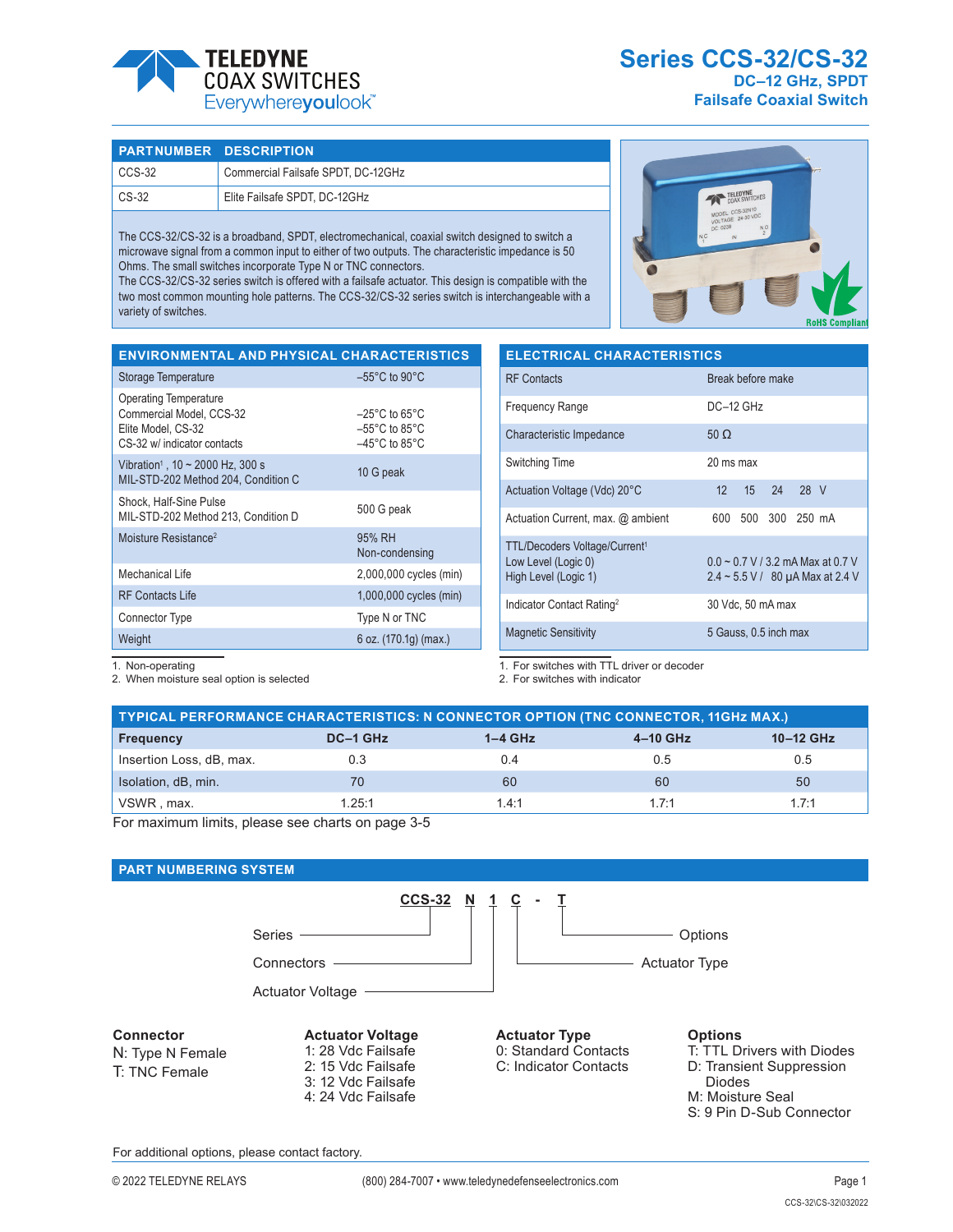

# **SCHEMATICS AND MECHANICAL OUTLINE**





"-S OPTION" 9-PIN D-SUB CONNECTOR **(EXAMPLE: CCS-32N10-S)** 

| <b>9 PIN D-SUB PINOUT FOR FAILSAFE SPDT</b> |                |                          |            |                            |  |  |
|---------------------------------------------|----------------|--------------------------|------------|----------------------------|--|--|
|                                             | <b>OPTIONS</b> |                          |            |                            |  |  |
| Pin<br>No.                                  | Basic          | Indicators<br><b>TTL</b> |            | Indicators &<br><b>TTL</b> |  |  |
|                                             | $\ddot{}$      | +                        |            |                            |  |  |
| $\overline{2}$                              |                |                          |            |                            |  |  |
| $\overline{3}$                              |                |                          | Common     | Common                     |  |  |
| 4                                           |                |                          |            |                            |  |  |
| 5                                           |                |                          |            |                            |  |  |
| 6                                           |                |                          | <b>Vsw</b> | Vsw                        |  |  |
| 7                                           |                | A                        |            | A                          |  |  |
| 8                                           |                | B                        |            | B                          |  |  |
| 9                                           |                | C.                       |            | C                          |  |  |

| <b>TRUTH TABLE (with TTL option)</b> |              |                |  |   |                              |
|--------------------------------------|--------------|----------------|--|---|------------------------------|
| Logic<br>Input                       |              | <b>RF Path</b> |  |   | Indicator<br>(if applicable) |
|                                      | IN<br>to $1$ | IN<br>to 2     |  | А | R                            |
|                                      | On           | Ωff            |  | C |                              |
|                                      | ١ff          |                |  |   |                              |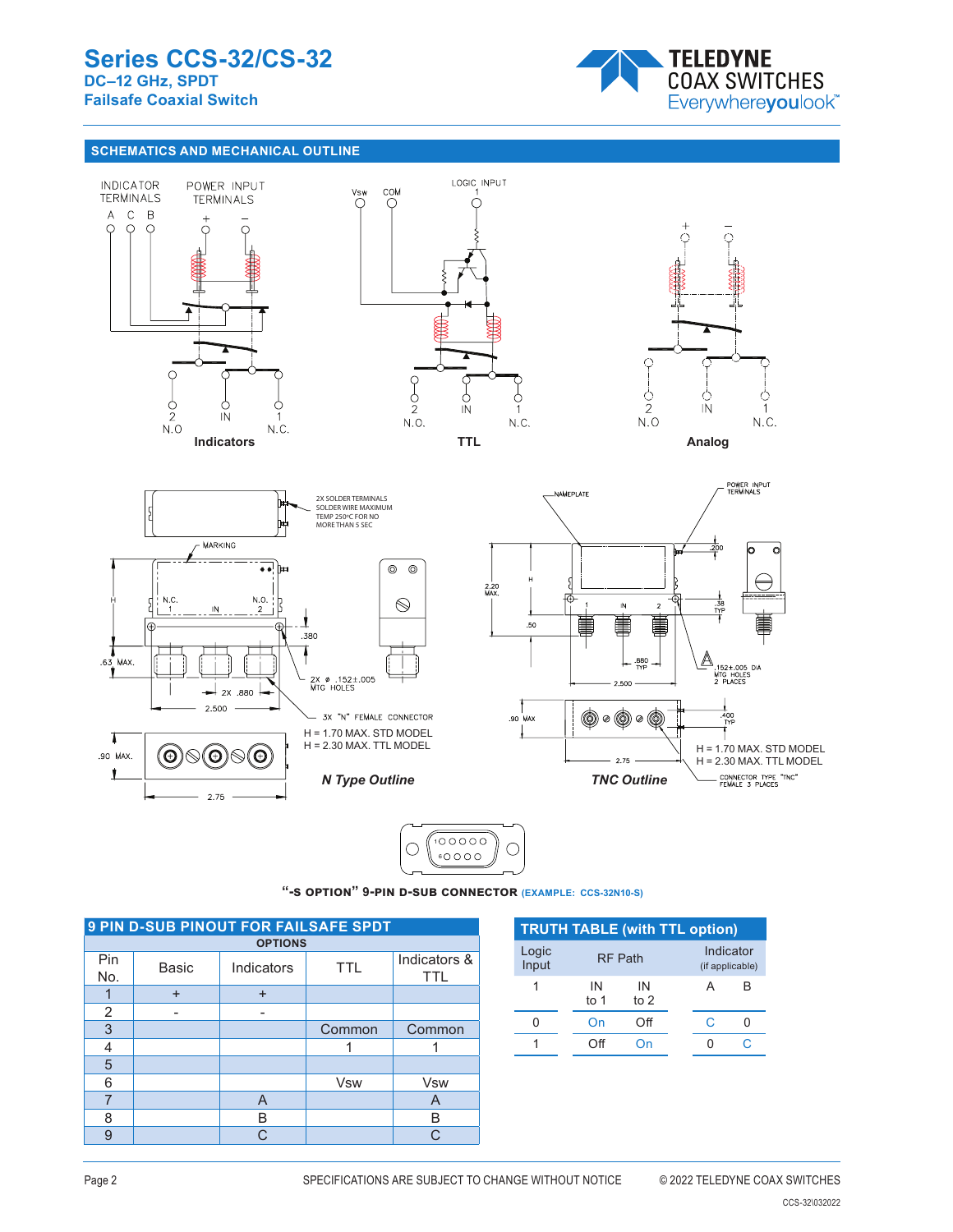

# **TYPICAL NARROWBAND RF INSERTION LOSS PERFORMANCE CURVES**





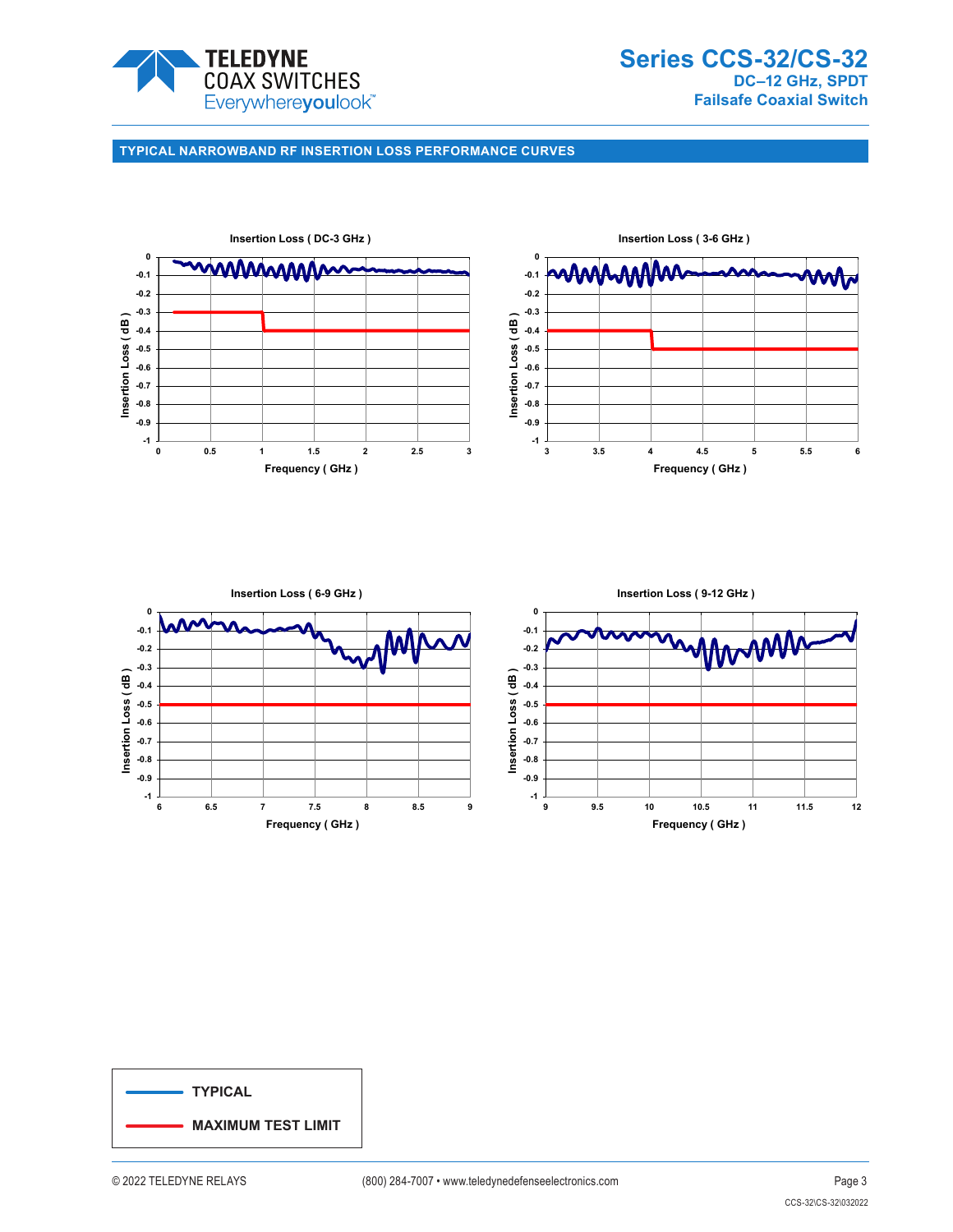

# **TYPICAL NARROWBAND RF ISOLATION PERFORMANCE CURVES**



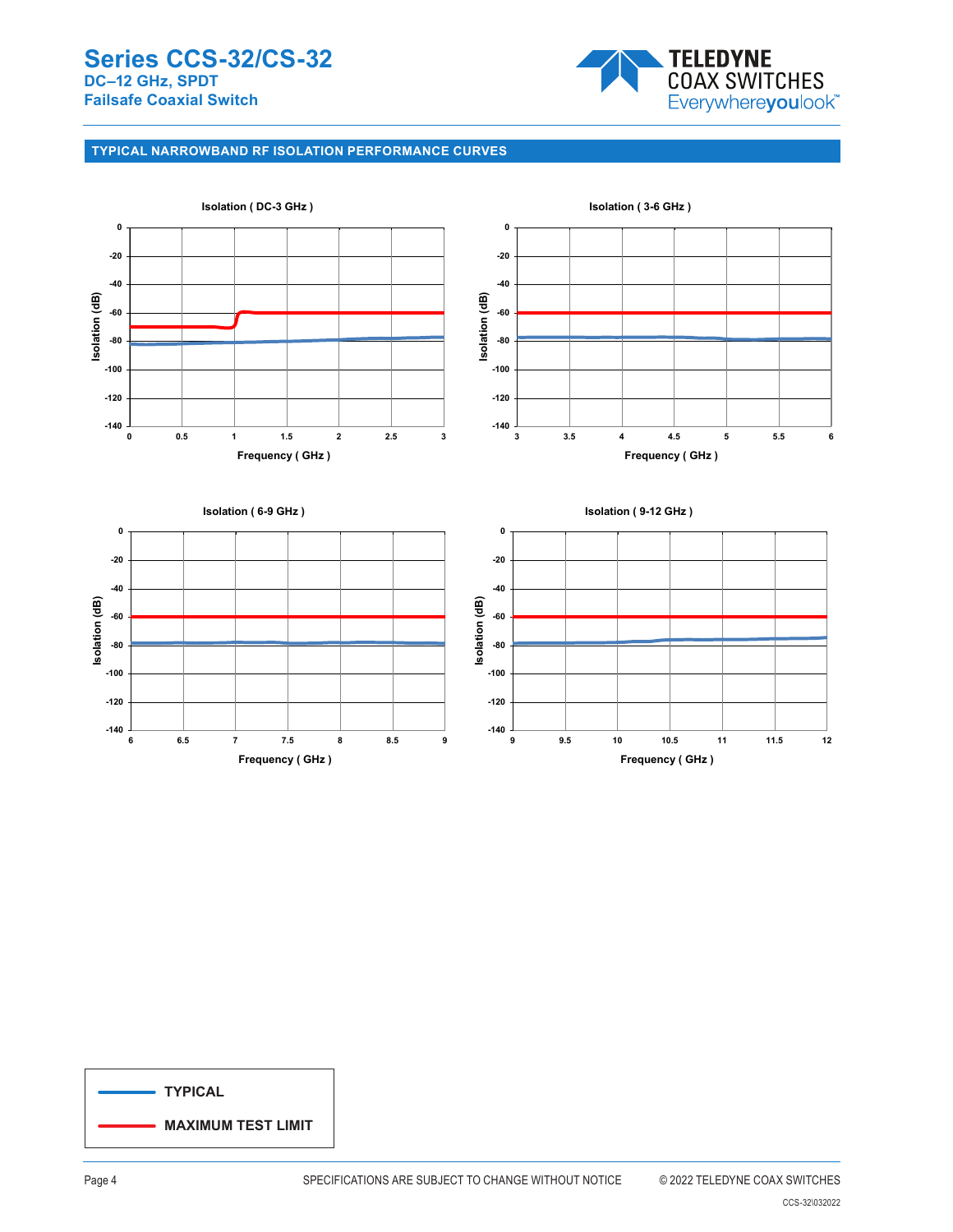

**Series CCS-32/CS-32 DC–12 GHz, SPDT Failsafe Coaxial Switch**

# **TYPICAL NARROWBAND RF VSWR PERFORMANCE CURVES**



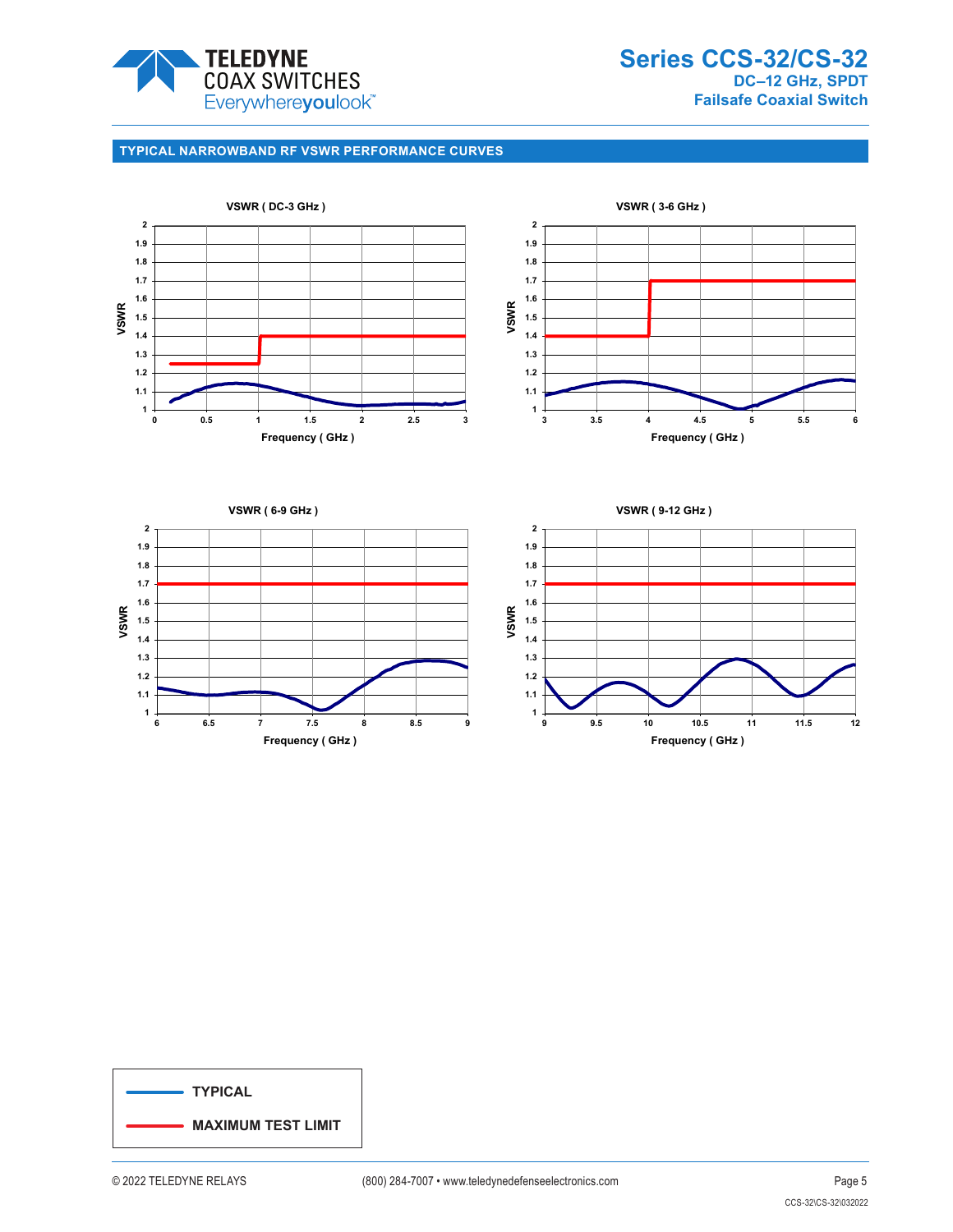

**TYPICAL POWER PERFORMANCE CURVE**

# **Power Handling vs. Frequency**



Estimates based on the following reference conditions:

- Ambient temperature of 40°C or less
- Sea level operation
- Load VSWR of 1.20:1 maximum
- No high-power (hot) switching

Please contact Teledyne Coax Switches for derating factors when applications do not meet the foregoing reference conditions.